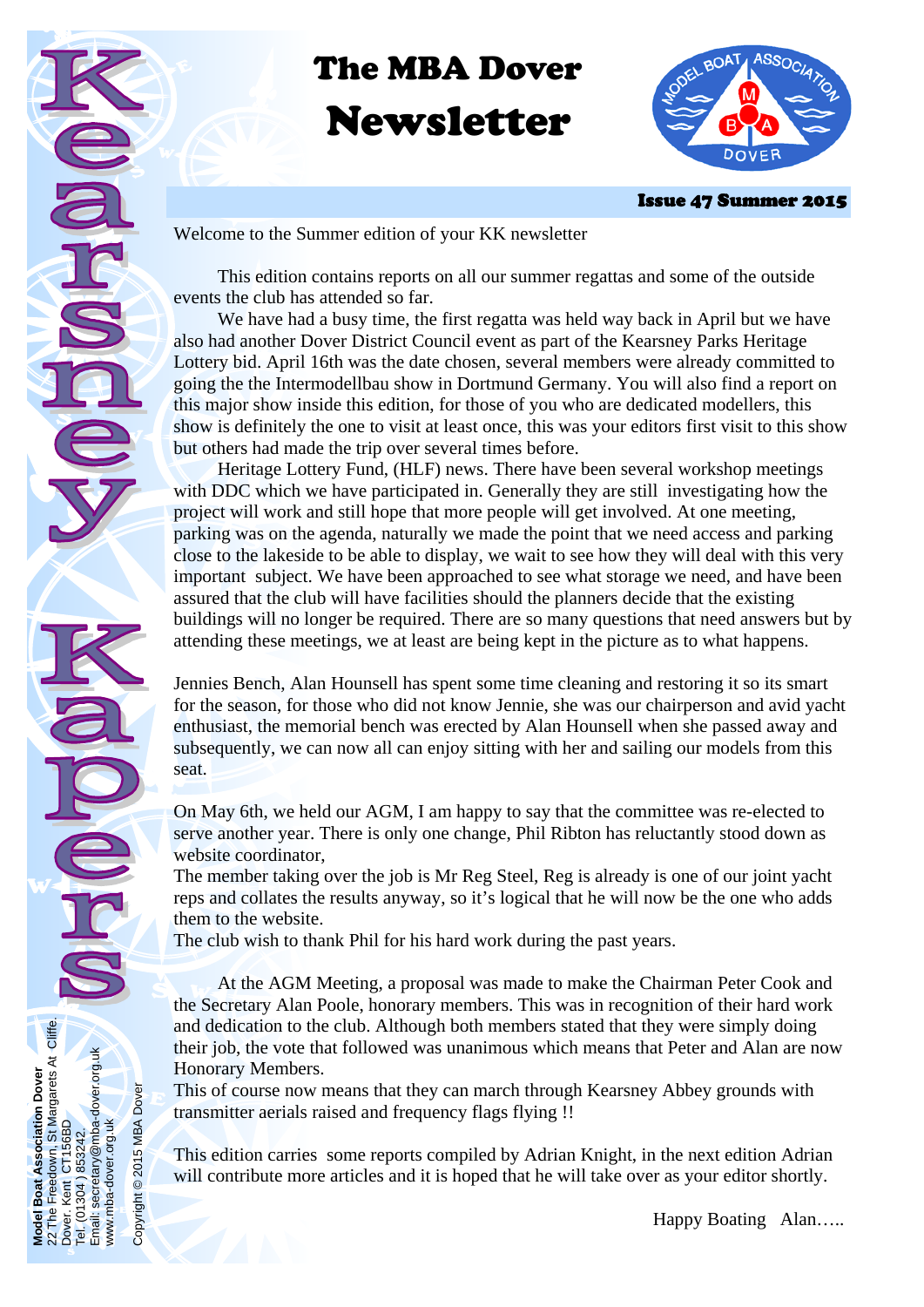This report was compiled by Adrian Knight.

## **Regeneration Event 16th April 2015 in support of 3.1million pound Lottery Grant.**

 Earlier this year we were invited by Jon Winder from DDC to attend an Event to be held at Kearsney Abbey. This was to promote interest in the Regeneration of the Park and Russell Gardens. I arrived at park at 7.45 to find three members had been there since 7am. Two tents were set up with long tables but it was soon evident further tables would be required due to numbers of members and boats arriving. Dave Cowlin was busy setting up the "have a go" boats resolving one or two technical issues with the new boats Peter had constructed for the Club. Many thanks for the time and effort taken.

 The event was in the main held near the lake and several other charities and stalls were set up. By 11am the park was buzzing and several hundred adults and children were taking part in various activities on offer including our "have a go boats" with the queue growing by the minute. I have taken several photos of the day including children on the "have a go boats". Please note l did seek permission from parents before taking the photos.

 The interest shown in the Club by the general public was amazing and was of much benefit to the Club. Several requests for Membership information were made and packs given out. Len set up his very impressive cargo vessel and had a trial run, but felt either a 24 volt supply or alternative motor was required owing to lack of power. We made several attempts to manoeuvre the vessel with the small tugs available on the day but owing to wind, current and our lack of tug towing experience, the water won the day.

 Dick Sadler launched his model of the Dean's Marine Steam Ship "Christiaan Brunning". Dick informed me during construction he abandoned the whole superstructure and scratch built his own, creating a very impressive model.

 During the day we had a visit to the compound from Jon Winder who has been tasked with bringing together the Regeneration Scheme. He met with our Club Chairman and showed great interest as to what we did as a club and listened to how improvements could help the club - in particular provision of a solid pathway from the main path to the lakeside for use by our disabled members and the public who would also like to get to the lakeside. We did get interjection from some members with reference to lakeside parking but this has many health and safety implications, this being a public park. At 4pm a small number of members helped pack away. In my opinion this was a very worthwhile day with 13 members and some 28 boats on show.

 On behalf of the club, many thanks for the effort and hard work put in by those involved. l am certain the effort by the Club on this day will be taken into consideration by DDC. (Adrian guest editor)

( Left.) The general compound with members and boats

(Below Right) Children having a go on the small boats.

(*All Photos Adrian Knight)* 

(Right) This picture shows several visitors to our display . Note the amount of visitors in the park just visible in the background.

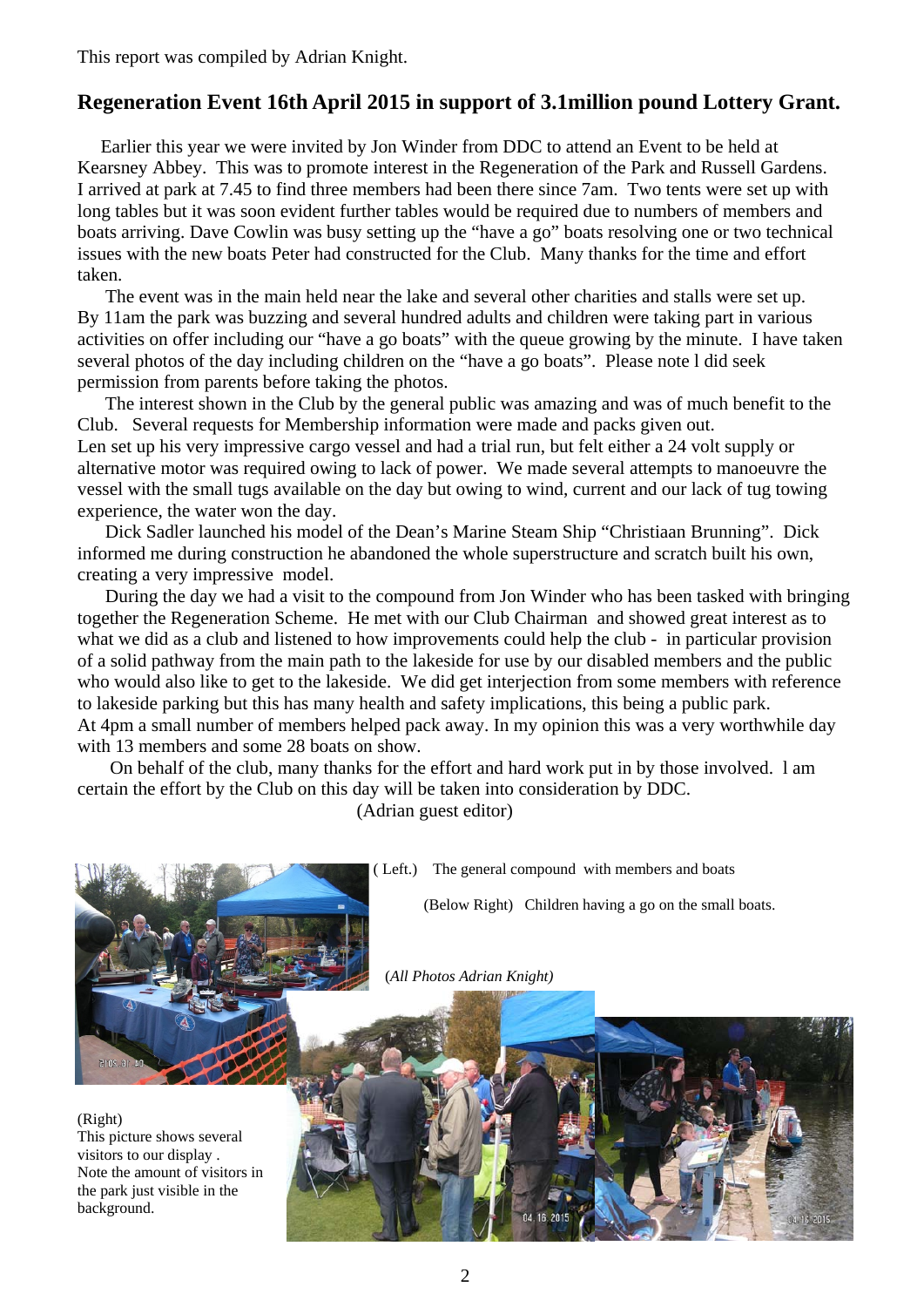### **Dortmund**

 Seven Dover MBA members made the trip over to Germany for the Dortmund Intermodellbau Show 2015. We travelled over in two groups with one group travelling by car and the other opting to fly. Although the two groups made their own separate arrangements, we all ended up in the same hotel! A very enjoyable 25minute walk for some or a trip on the underground for others soon saw us at the venue which was a massive complex of 8 large halls all interlinked and located adjacent to the Borrusia Dortmund football stadium.

"Intermodellbau" means International model Building and this show certainly lives up to its name, 7 of the 8 halls were packed with modelling covering all disciplines, aircraft, boats, cars and trucks and in two of the halls, railway modelling, model railways are very popular in Germany and this was very evident when entering these halls, you could not move for people.

Kelvin Castle, myself, Kim Belcher and Martin from Mac's Mouldings, were in one group and Dick Church, Reg Steel, Peter Le Touze and Ken Hamilton were in the other. Kim and Martin had visited before but for the rest of us it was our first time, we joined modellers in their thousands from all over Europe. Wandering around the main hall we watched some very impressive indoor flying from a group who maintained a full display every day, they played themed music which accompanied them and the flying was all choreographed to match the music, slow and gentle sometimes and fast and furious at other times. The boat hall was in hall 6 and naturally this is where we headed for most days, a large pool was set up and again there was always something to watch, the German Lifeboat service was celebrating their anniversary and naturally there were many models of their lifeboats on display. Kim knew one operator who had a massive 1/10th model of the rescue cruiser "Hermann Rudolf Meyer", she is 7.5 feet long and took 5 years to build. We were introduced to him and personally shown his model. The Dutch were also demonstrating and also had a stand with their Lifeboats on display; we were taken by a very nice model of one of them which had a rubber sponson and water jet drive. It was nicely finished and although not as big as the German boats, it was impressive. The German equivalent of our Association of Model Submariners, the Sonar group, had a wide variety of complicated boats on and off the water, this again was one group who I personally was very interested in and after practicing my German on them, discovered that one member was a very wellknown man who has written many books on the subject and produces kits and parts, his name is Norbert Bruggen, we had a couple of good but slightly disjointed chats over the time we were there, well ,my German was not that good! One reason for going over to Germany was to purchase certain items that we just cannot get over here, I was looking for some miniature screws in stainless steel and some specialised lighting parts, we did manage to find some and out came the euros to purchase them, with the euro being weak against the pound, we were getting some really good deals, most of the time though, we were just looking at what was on offer and getting ideas. With the venue being so big, we decided to split up into pairs to view everything and agreed to meet up at certain times in the flying hall, Kelvin and I wandered around together most of the time, we were both taken in by the quality of the engineering on the trucks and earth moving machines, after talking to a manufacturer we were astounded to find that the miniature hydraulics on the rams worked and operated at 20 bars of pressure (294lbs per sq. inch) how did those miniature fitting's stand that pressure? Back in the boat hall Kelvin found a stand which had everything he needed to overhaul the Voith Schneider units on his Parat tug, the stall holder was the original designer of them which were supplied to Graupner, he could not have asked a better person for advice. Across from him was a very interesting supplier of just about all you might need to complete a model boat, their display was very comprehensive and in stock to buy, We purchased a number of useful bits and pieces, this was also the stall where Kim bought up stocks of Buhler motors, he cannot resist them and bought many pairs of them at the show. As we were flying we had a size limit on our baggage which meant that large items could not be purchased but luckily weight was not so critical, a good job because Buhler motors are heavy! Kim was ribbed over this but took it well! The flight home only took an hour, good old EasyJet ! we did take up the very generous gesture of Dick Church to take any large items back in his car for us; unfortunately, Reg Steel had to return to the UK early so there was space in the vehicle, thanks Dick.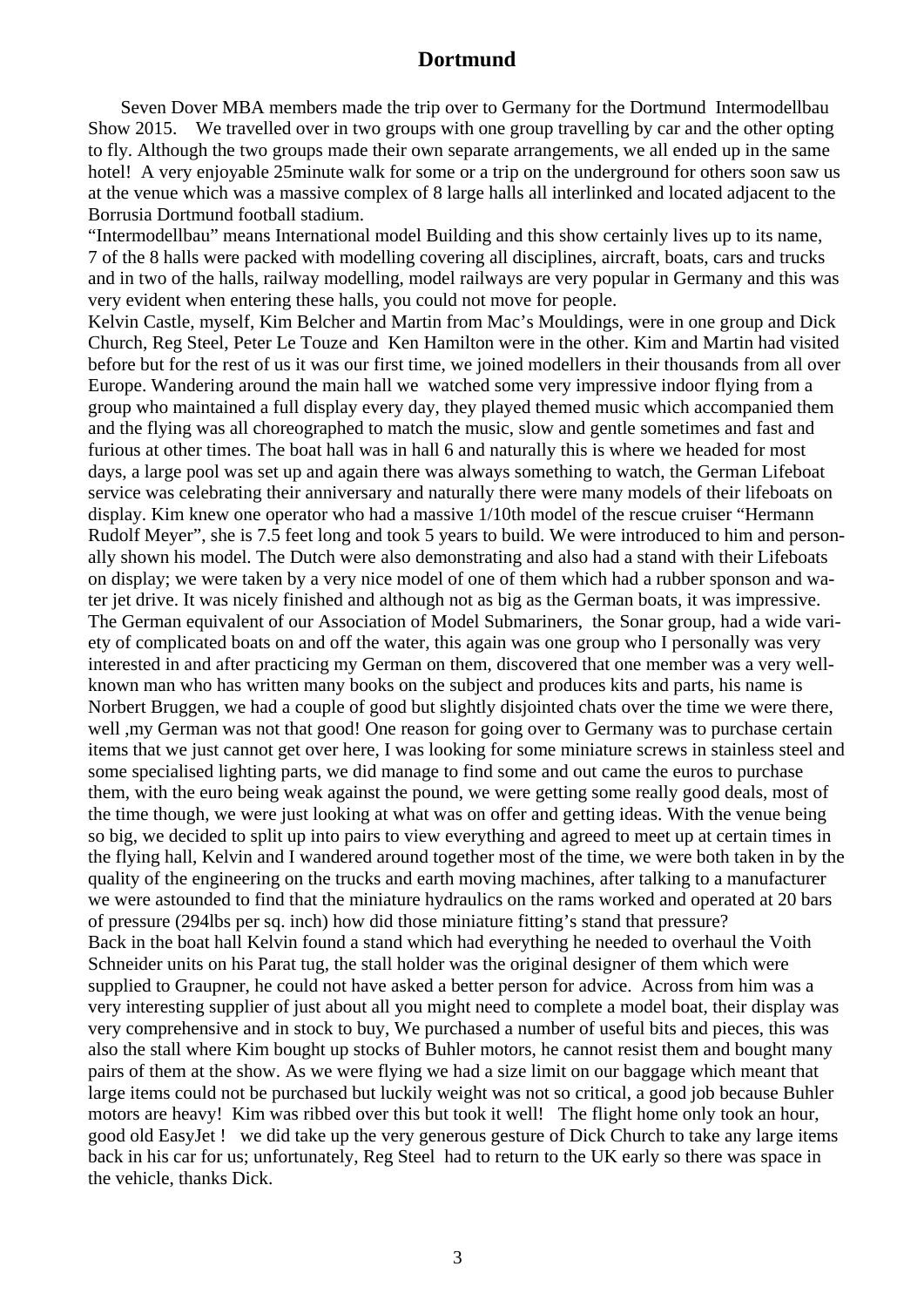## **Club Regatta at Kearsney Abbey 10th May 2015**

Another report by Adrian!

Regatta time is here once more. A 7.30am start and members beginning to arrive to setting up tents, tables and fencing all required for a safe and successful day. It's 9.30 and the park is very quiet but members and their models begin to arrive. Len was busy setting up Towing and Steering courses to test our ability …… or not. During the day I counted 32 members and 38 models on display or on the water and I must say the whole stand looked very impressive.

Several new craft took to the water today as detailed below.

"Dulcet Ripple" Built by Club Member, Bernard Le Ney. He used the model hull that his father in law had made to produce a full sized boat.

The model was skippered by Paddington Bear complete with elaborate picnic and life-saving equipment. Powered by a scratch built outboard motor and servo`s controlling the steering and body movements of the bear, this model created great interest from the general public.

"Troll Patrol" , original model built by Chris West but formally owned and operated for many years by Ken Greenland and now donate to the club, is now being looked after and operated by Club Member Steve Porter. Several members of the public remembered this model on the lake and asked where the Scotsman had gone?

Club Member Gerald Vestey`s 8 wheel drive amphibious explosive carrier based on the TV series Joe 90 was of great interest. Powered by 6 motors 4 driving wheels and 2 driving twin props.

Len had a more successful launch of his 19ft Bulk Carrier "Kearsney Kaddy" (I think he likes Kaddy Lee Preston) , now powered by a 12 volt internal fan motor taken from a Vauxhall car and a 4 bladed 95mm prop. The model handles very well and looks very impressive on the water.

During the Regatta three Yacht Races took place and were much enjoyed by those taking part and spectators.

Galleon Race. Six Craft entered and launched from the opposite bank making headway for the finish, however six feet from the line all craft turned tail did their own thing and with guidance reached the finish. Winner Ted Goldring, 2nd Barbara Rudge and 3rd Derrick Rudge.

Finale of the day came the "Club 500" Races. Great fun was had by those taking part, some trying to win and some just trying to dismember the boat in front. I, along with others were trying to count the laps. Great Fun with just a little cheating?

Members in the compound were kept busy during the day by the visiting public requesting information about models on display and information about club membership.

On behalf of the club I would like to thank those who came early to set up and those who stayed on to pack away.





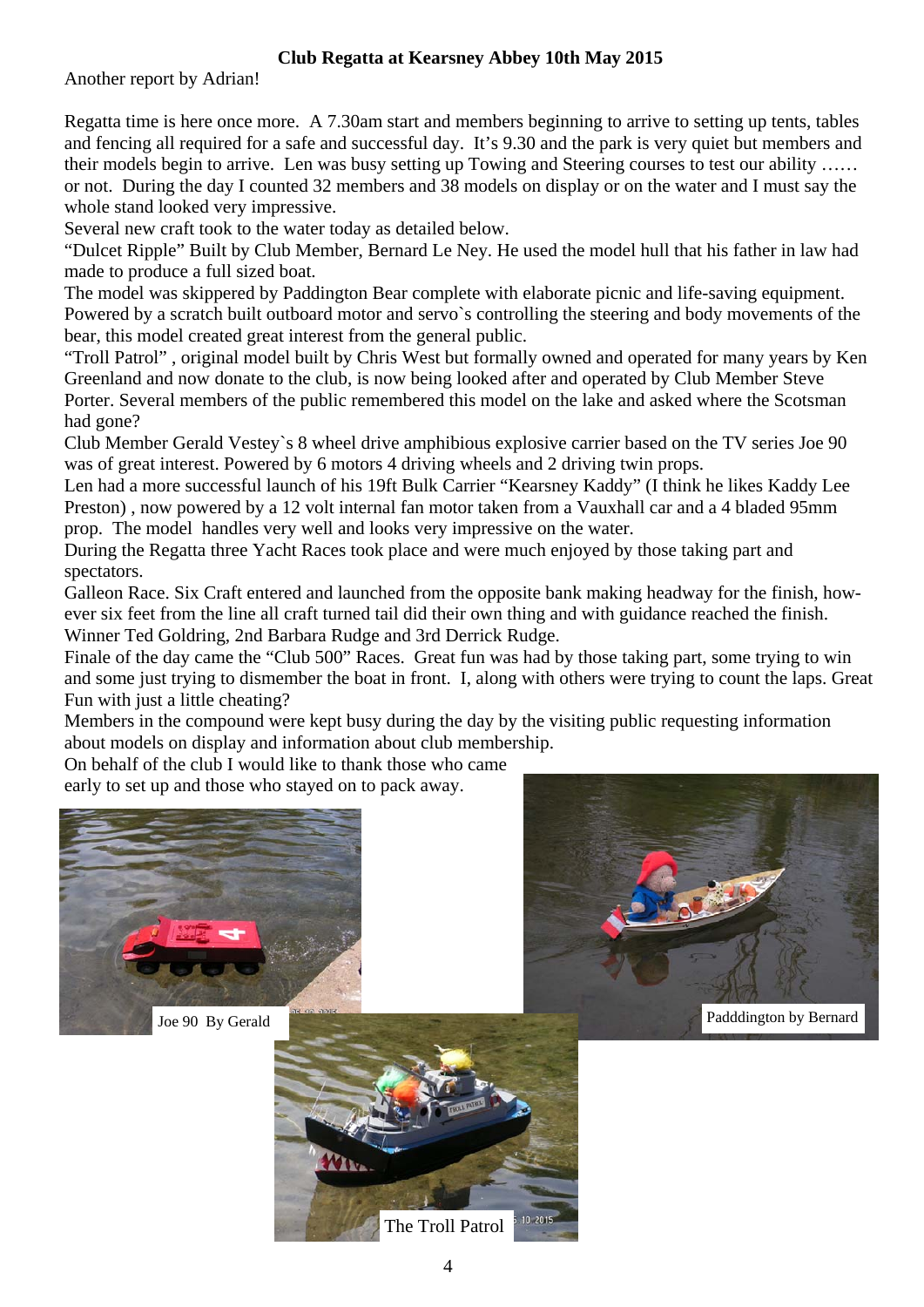# Alfold

 This two day show was definitely a two part event, Saturday was a nice normal May day but what a difference a day makes.. Sunday was almost a complete washout. To be fair, the weather forecast was correct so nobody who went along on Sunday could really moan about it. I along with Kelvin and later joined by Dennis and Graham were members of our club who made the choice to attended on Sunday, Adrian, Dick and Mark went on Saturday, the better of the two days and Kim was there for the duration.

 My reason for dwelling on the weather (apart from being British!) is to highlight the danger of setting up an outside display when the weather conditions are not good. As I waited in the gloom for Kelvin to bring the car alongside our preferred pitch, I witnessed a Gazebo flying display that surpassed anything that I had ever seen before, from nowhere, a gust of wind entered the 12 x 3 metre Gala tent of the Moorhen Club from Harlow and, literally lifted the whole setup including all the side panels, up and over in a complete backward flip, then crashed onto its roof on the spare ground behind. As this happened, I stared at the club's display of models sitting on the tables which I thought had been totally spared any damage, it was not until I had raced over to help that I realised this was unfortunately not correct. Inside the wrecked gazebo was a model warship upside down with the superstructure off and badly damaged, parts of the ship were strewn all over the place, there were other parts from other models also lying in the damaged gazebo.

 It was a miracle that most of the models were undamaged and still sitting on the tables. The Moorhens have won prizes for their stand at several shows that we have attended and have always have a very professional set up, however, it was not until we looked at the end tables lower down that we realised that not all had escaped. One special model, the Trinity house vessel "Patricia" was lying beside a table that had collapsed; there was substantial damage to the funnel, foremast and rudders. Keith Henley had been building this model for over 15 years and only recently completed it. I can only imagine what he felt when he and the other Moorhens arrived to survey the damage and recover the models.

 The cause of the accident could not really be determined but it was said that the canvas had a gap in it where the squall of wind had got inside, the whole thing had been well staked down but no external heavy straps were seen, these would certainly have helped. The main lesson to be learned is not to leave valuable and vulnerable models on tables inside the gazebo unattended, especially when weather forecast is bad. It takes minutes to stow your prized possession away in the car overnight, I dread to think how long it will take Keith to repair the damage to his model as a result of not doing so!

………………………………………………………………………………………………………….



A special flypast by the nine Red Arrows with the Battle of Britain Memorial Flight's Spitfires And Hurricanes in close formation ,celebrated the 75th anniversary of the Battle of Britain.

Biggin Hill pictures (Report on next page)

 Our stand which remained busy all day, the public interest made this event special for us.

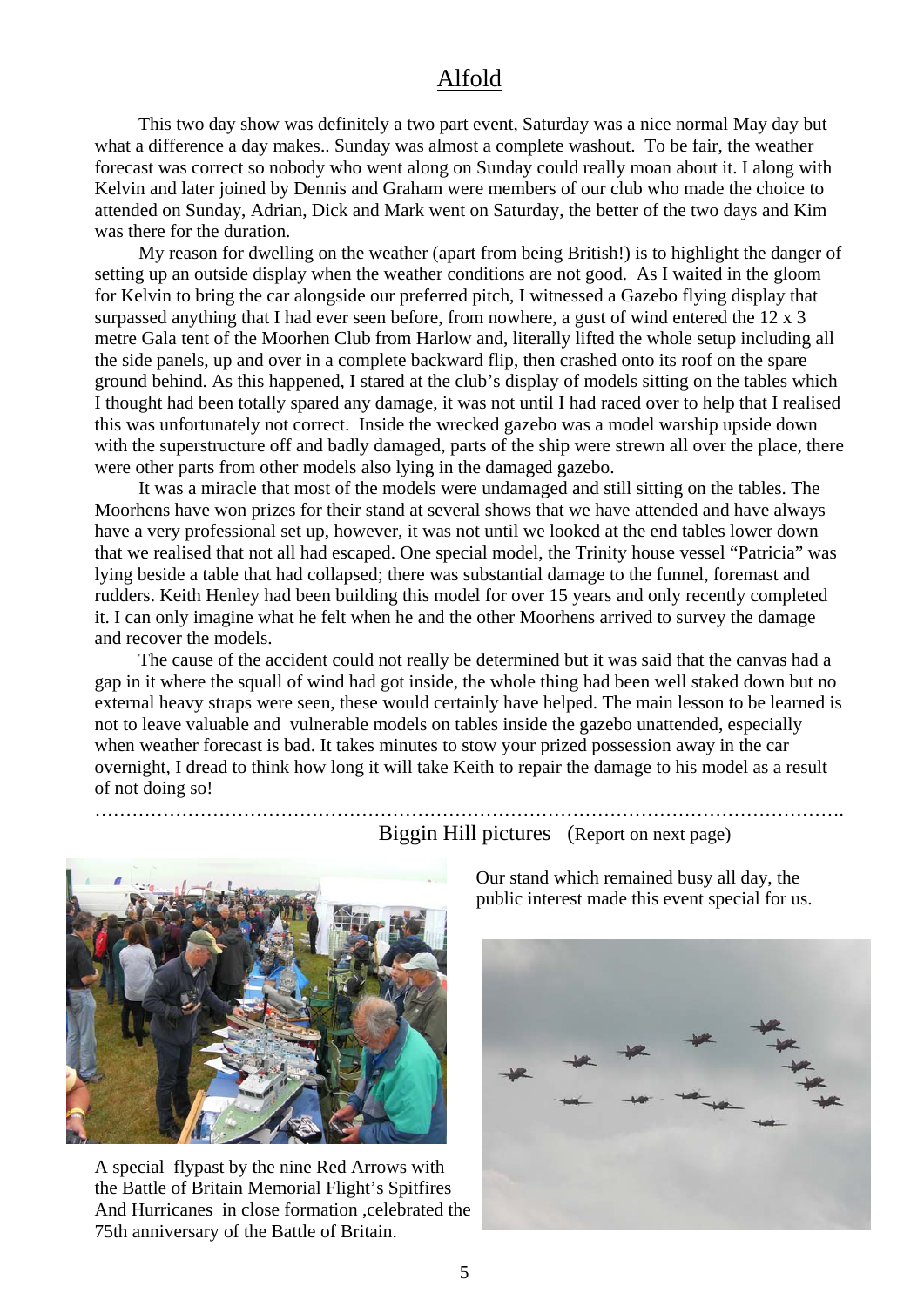# Biggin Hill

 A full weekend of model boating was what the club entered into on the 13/14th June. On the Saturday we went up to Biggin Hill courtesy of the Kent Model Boat Display Team and on the Sunday we held our own June regatta. It was a very early start for both events, getting up at 0430 on Saturday and not arriving home until 10pm and then up again at 6am to set up our own regatta made the weekend a very tiring, but very enjoyable couple of days.

 Biggin Hill This famous WWII fighter station was hosting their Festival of Flight 2015, and as last year, there was a model zone to add to the attraction of the flying displays. We as model

boaters were invited to attend for a second year running.

 Initially, we were quite disappointed because the organisers had crammed in many more exhibitors this year into the space available, this meant that we were all restricted into an area that was not really big enough, toilets were positioned very close to us which, although beneficial to us oldies, did mean that queues formed very near to our display, due to this though, we did have a

captive audience. The pond that was set up by the

organisers was found to have a leak in it, it was supposed to be a couple of feet deep but when we arrived we were lucky if we had about six inches of depth, this did restrict the models that were able to operate.

 It will now be very well known that, after organising Neil Terry to transport the large Gala tent and tables for us in his van, the box containing the fittings was short of parts. Our chairman was not amused but the error was down to us all and we will make sure it will not be repeated. The tables were set up without the tent covering and the public then arrived in their hoards, all asking questions and showing a great deal of interest. This, when combined with the full size flying display in the afternoon turned a disappointing start into a successful day, we delayed leaving until about an hour after the close and thanks to Ted and Kelvin, we had a barbecue which tasted delightful.

 Getting the 18.000 people out of the site was still a pain but it was quicker than last year, it took about an hour to get out and away, most of us were home by 10am. Our thanks go to Phil Knell and his team for the invitation.

# Club Regatta 14th June.

 Sunday, and up again early to set up our June club regatta, the tables and gazebos were unloaded from Neil's van and erected at the lakeside ready for the members to arrive and put their models out for display, the highlight was the display and first sail for Neil Terry's aircraft carrier HMS Illustrious. Neil had taken her to Biggin the day before but due to the lack of water and weather conditions, he left her in the van. The model had been purchased three months before and was, quite frankly, seriously due for a refit. Neil has

spent the time revamping the flight deck, he has recovered the deck and repainted it then added all the helicopters and Harriers as well as a commando disembarkation group with all their vehicles and equipment. This "busy" flightdeck is a very interesting part of the model and caused a lot of comments to be made. The first launch went well with the whole club watching, no room to make a goof here Neil! After some minor ballasting, off she went. I will let the pictures of her "at sea" describe the feeling that Neil felt, he was delighted.

 *(continued on page 7)* 

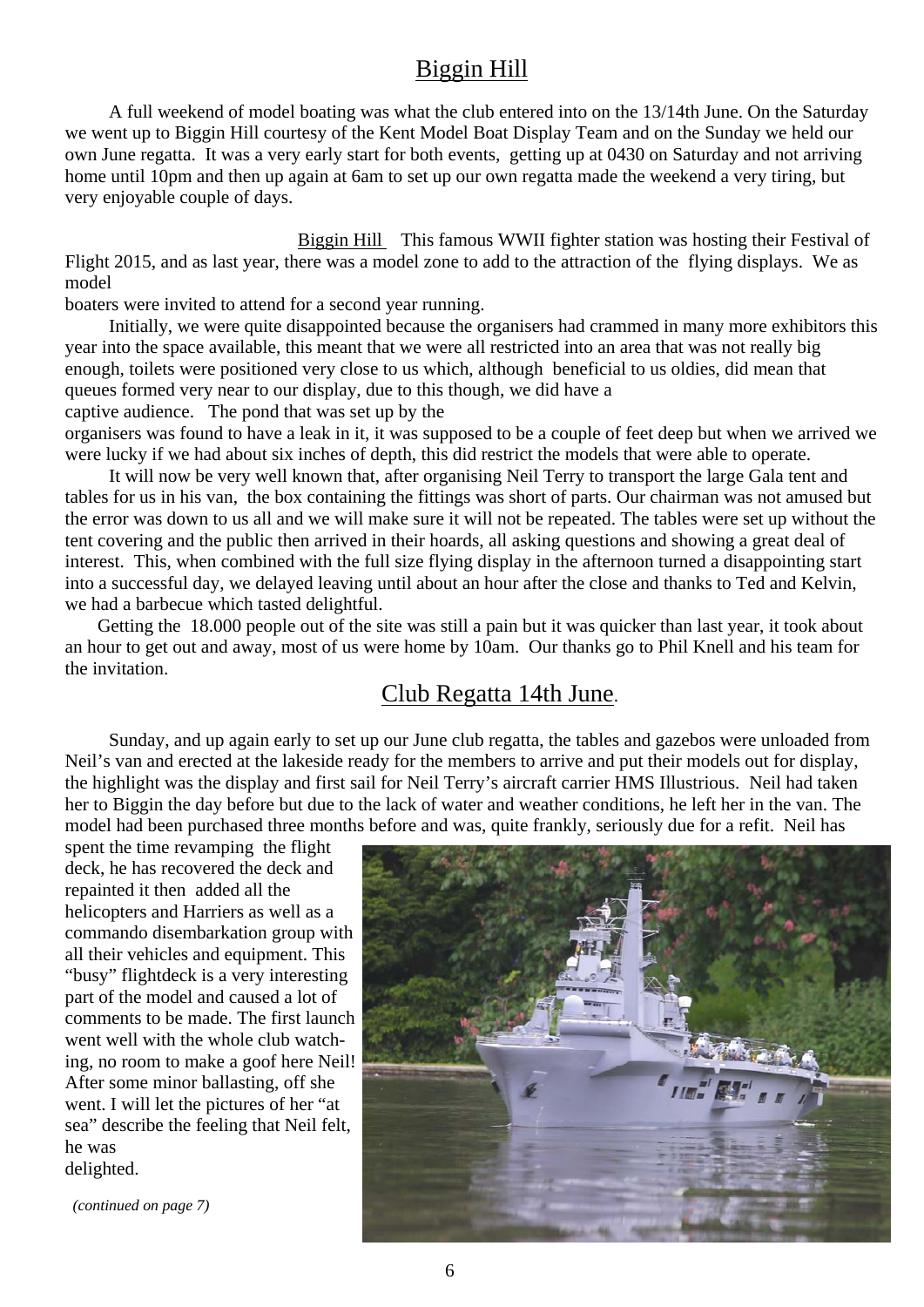#### (*continued from page 6)*

After some time, I stole the transmitter and had a go myself and was impressed by her handling, for such a big model (84ins long) she responded to the helm remarkably well, most member's know that I also have a sister carrier sitting in my workshop, HMS Invincible, the three month refurb certainly makes my six year refit look pathetic…..I must get my finger out!

 The rest of the regatta went well with all the competitions being completed on time and free sailing entertaining the many people in the park for the rest of the day, Dave was demonstrating his dredger Admiral Day, Bernard entertained everyone with his 1/3rd scale skiff, a large model that his father in law had built a full sizes boat from. Bernard had found a Paddington bear to crew it, the bear waved as it passed much to the delight of the children in the park. The large scale enabled the boat to carry many details such as sandwiches and drinks to keep Paddington nourished during his voyage. Another very nostalgic model was the Thames barge Westmoreland, Clive was sailing this vessel but with hardly any wind, she remained stationary for long periods.



 A shower of rain eventually progressed into steady rain by the time we packed up but with the help of our friendly park keeper who towed our loaded trolleys back for us, we got everything stored away quickly.

## **Sumners Pond**

 This was the third year of this rather nice show set in picturesque countryside in Sussex. As this was my first visit, I cannot make any comparisons with previous shows but what I saw was a well organised general modelling show that had a friendly atmosphere and was well supported. I was wearing two hats on this occasion, one for the MBA Dover and another for the Lifeboat Enthusiasts Society, both clubs were exhibiting but I know most of you will be mainly interested in the Dover MBA 's contribution.

The allocated area for Dover was as last year, to the North side of a fishing lake, this turned out to be the centre for the many displays that took place including the famous Portsmouth Model boat display team and our own Neil Terry, more of him later. I believe there were 27 model boat clubs that attended. There were model aircraft in another field with helicopters and quad drones and adjacent to them were kites being flown, Len our scale secretary would normally be found hanging on to the strings with them but he decided to go and represent our club at the Chantry model boat club at Bluewater on this occasion. Model cars were set up in another adjacent field and in the main arena area were railway exhibits, plastic modelling groups and funfairs and stalls to keep those non-modellers happy.

Back to the boats and the host club Southwater Dabblers had a control tent for frequency control, (not used that much these days), and next door a "bring and buy" stall, also at the control tent was free tea and coffee for all the exhibitors, perhaps I should have mentioned that first! Free saiing was the order of the day, many different types of craft took to the water, having so many clubs about meant that there were all sorts of models operating that we had not been seen before, this made for a very enjoyable chat with the operators picking their brains on all sorts of topics such as what motors, what radio and how did you make that bit as questions.

At 1300 each day the Portsmouth team took over for an hour to display their now well rehearsed convoy and U boat attack scenario , they also re-enacted a duel with the manned British and German first world war battleships, the sight of these massive models firing their guns with smoke and noise is very impressive. As this was a two day show, they varied their display by introducing the sailing men o war from Nelson's times, again a very nice and well executed display. I mentioned earlier that Neil Terry also performed for the crowd, on the Saturday Neil had placed his very fast model os an off shore racer on the water but was restricted by other models, the organisers found Neil a slot of this own on Sunday when the water was cleared for him to blast up and down the lake. Quite a crowd gathered to watch the boat reach an estimated speed of 50mph, it was definitely the fastest model at the meeting and quite a coup for our Dover club.

 It must be said that without Neil's fleet of boats on our stand, we would have been very thin on the ground, there were only 7 of us trying to fill 9 metres of stand frontage. Perhaps the distance from our home water meant that not too many members wished to travel that far, but we will be going again in 2016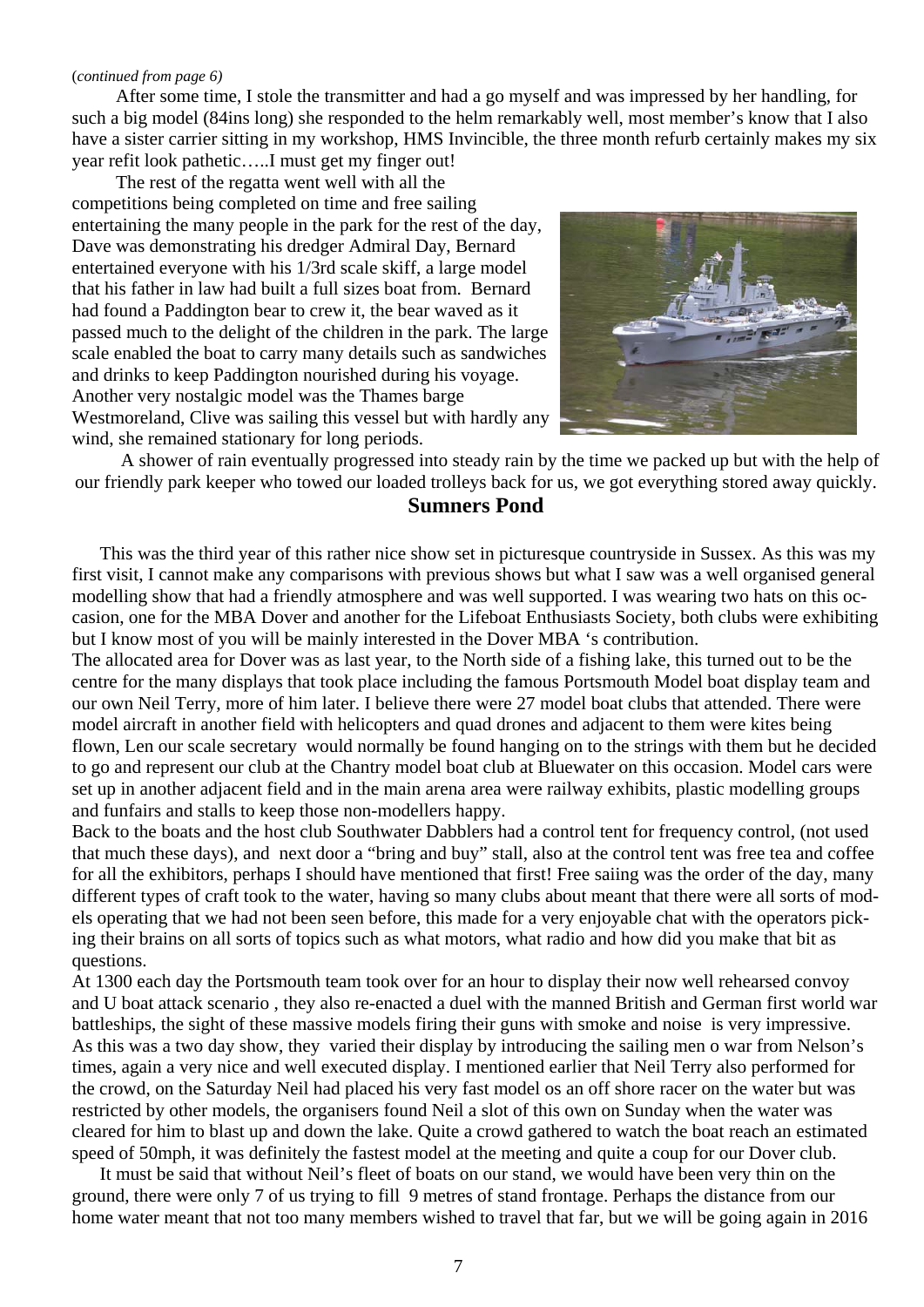## **Sunday 12th July Club Regatta.**

 Our July regatta started with an overcast sky and during the setting up, we almost decided to only erect one Gala tent as it was thought not many would turn up, but in the end we did put up all three. When the rain

arrived, this proved to be a good move as all the models and members were able to shelter.

 Gloom and Doom aside, we did manage to run all the events that were planned for the day. Len offered his pusher tug to other members who did not have one; this was to encourage others to join in with this discipline. The steering and towing competition followed and later in the day three rounds of Club 500 races were eagerly contested. Some new boats were being raced for the first time and, as always, some

frantic operating skills were observed. We witnessed collisions, boats hitting the start gate and one actually hit the island! Steering these little boats require a certain art as they respond differently to speed in the turns, this event is



growing and I am sure we will soon have to run heats as the amount of boats increase.

 Dan and Bob were representing the yacht section, they sailed around happily but did not race this time. Free sailing occupied the rest of the day with all the old favourites displaying to (*not very many*) of the public in the park on this dreary day. Chris West brought along his pirate ship, not finished yet but what an eye catching model, it is built from wood and has a very unusual stern, it's in the form of a skull! Chris has captured this feature with great skill, the woodwork is superb and the jaw of the skull moves realistically, quite a model. Another new acquisition from Neil Terry was on the water, a Griffon 2000 Hovercraft! As it had not run since he bought it, it was treated as a test run. It was found to be slightly underpowered but this can easily be sorted out. The hovercraft is an unusual model and not that many have been seen at Kearsney, are they aircraft or boats? I remember the captains of these craft being known as pilots, so perhaps it's a model aircraft as it does fly!

As the weather did not improve much, we packed up a bit earlier and thanks to more members staying to help these days, this was a much easier task.

### **Boats on the Mote 19th July**

 The Club attended the Boats on The mote event at Maidstone following an invitation from Cygnets model boat club.

 Apart from the host club, only ourselves and the Heron MBC from Herne bay were there, however, it was a good day with good weather and we all enjoyed ourselves. The highlight for me was len Ochiltree's Kearsney Caddy freight ship, when all the sections are joined together she is 19ft long. A Bow thruster helps with manoeuvring and a powerful drive motor gives her forward propulsion. Cygnets had their HMS Kent out for the first time for two years, she really needed more ballast but performed quite well in the slightly windy conditions, I was offered the controls again after having a go last time and drove her around for about 15minutes, Len and I managed to get both models together for a picture, however when both together they still look small when out on the water, they are both roughly the same scale though. Cygnets had two slots for I/C powerboats which raced around emitting massive rooster tails of spray and exhaust smoke, the smell of the nitro fuel mix evoked memories for some of the older modellers who remembered racing these boats about as youngsters, these days very few venues allow these models, most being superseded by the fast electric scene. Cygnets also had some of these running; they were soon joined by our own club hooligan Neil who charged around with them with his very fast Pro boat. Unfortunately and for reasons that we did not fully understand, the rescue boat was launched and as it strayed into the path of the racers, Neil hit it full bore, the damage was quite serious with the main forward part of the superstructure fracturing all along the front edge and both sponsons cracking, considering the speed this damage was less than first thought, the noise of the collision was heard all round the lake. Some serious repairs are needed!

(*Continued on page 9)*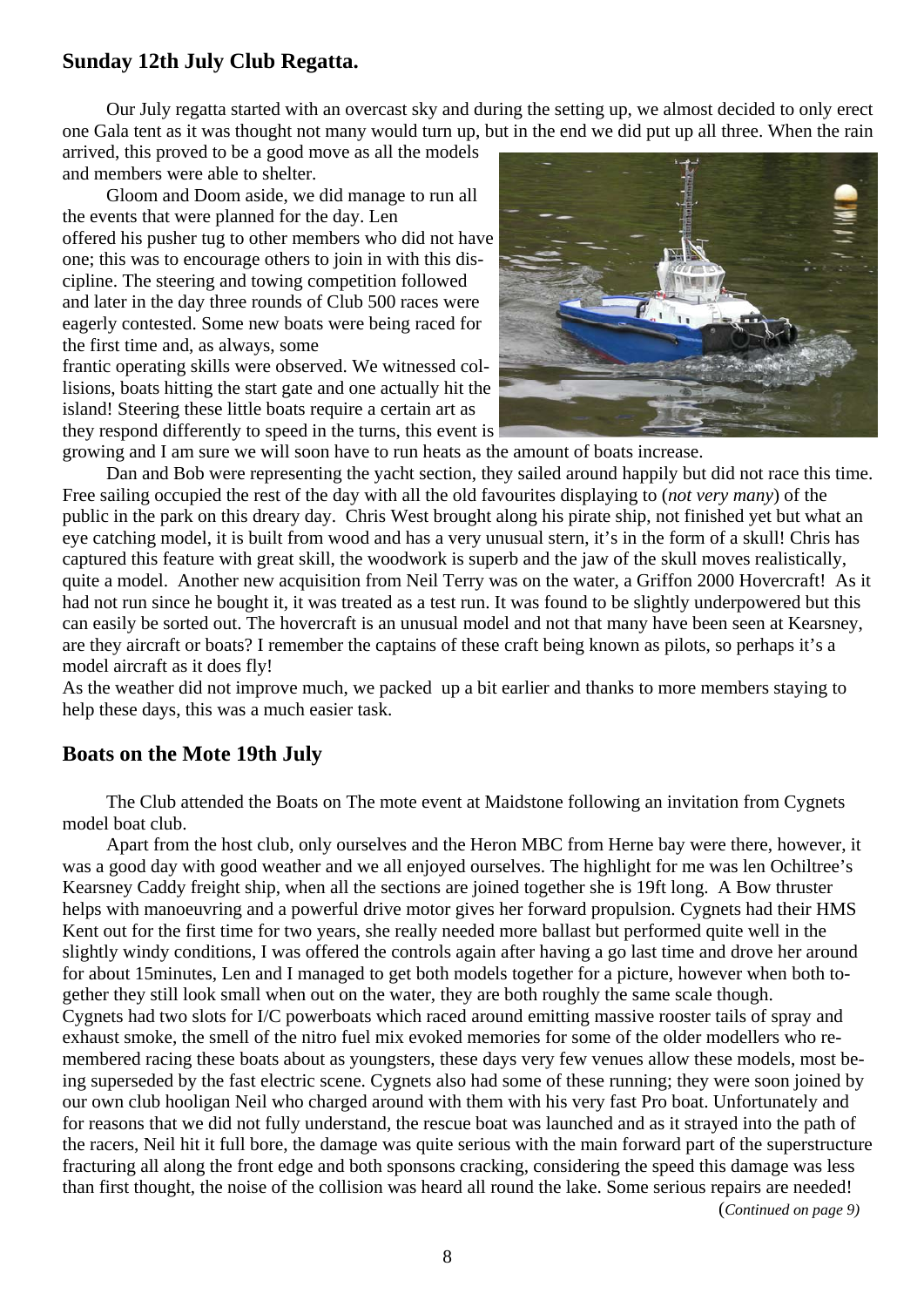#### *(Continued from page 8)*

Kim entertained in his usual way allowing members of the public and some of his family to run his Dive boat and (hic!) yacht, when not engaged in this activity he was busy taking pictures and notes for an article that he was writing for MMI Magazine.

 Dave Cowlin, who was operating his rowing models and his dredger, was another Dover member star, many questions are asked about these models and I always listen to Dave,s explanations with interest. As the clubs started to drift away, we joined them and soon found ourselves back on the road home, trying to avoid the lorries parked in operation stack waiting to cross the Channel, this was a good event and one that we support regularly.





Len's Kearsney Caddy with HMS Kent, (*above left)* . The "Boats on the Mote" event was held at the picturesque location of Mote Park Maidstone*………(above right)* 

*…………………………………………………………………………………………………………………………………...*  Below can be found a selection of photos taken during the year, my apologies for not including them in the relevant reports… Alan